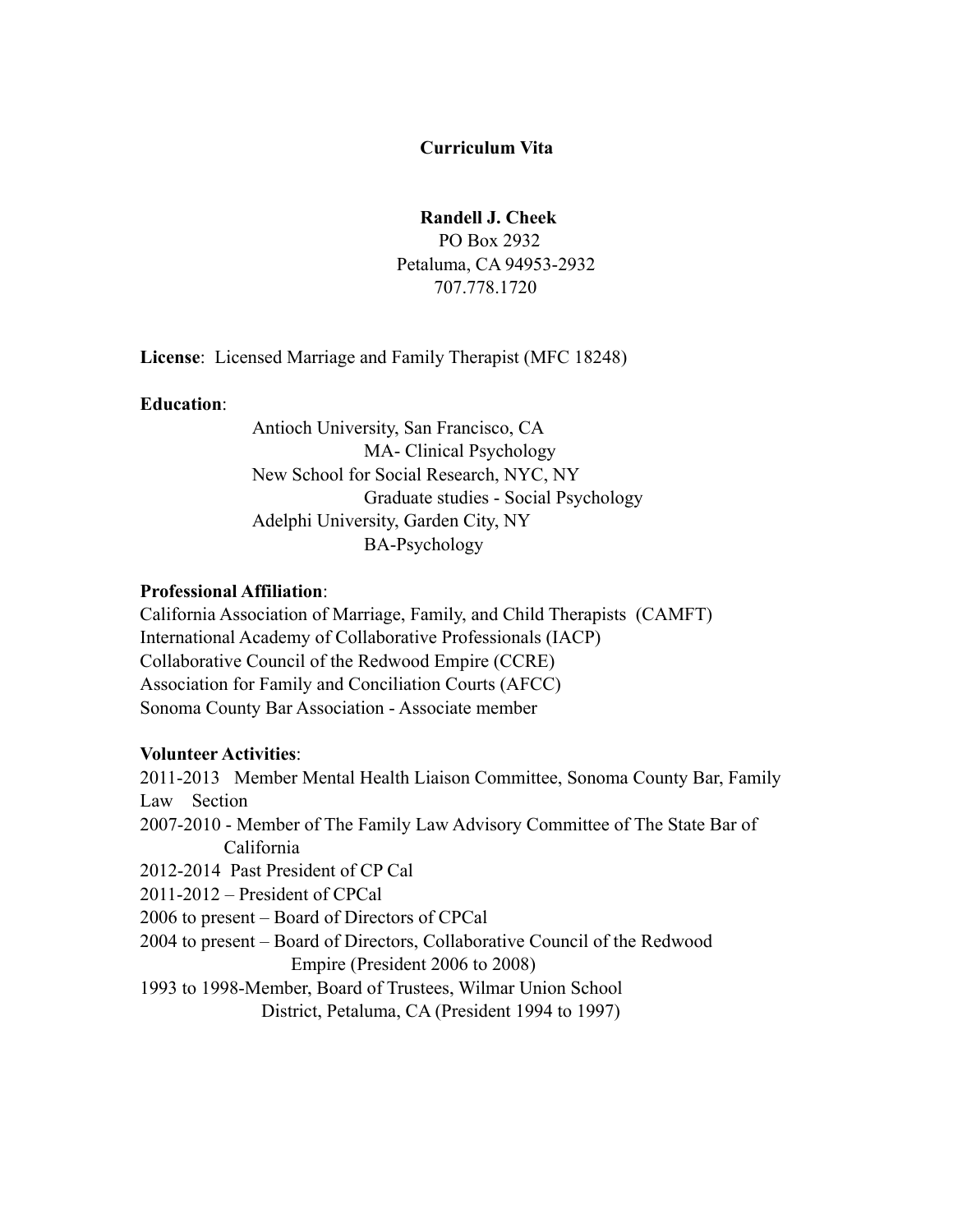# **Randy Cheek Page 2**

## **Professional Experience**:

2007 to 2012 - Collaborative Practice Trainers, Santa Rosa, CA A professional group providing classes in Collaborative Process from beginning to advanced participants. Courses have been offered in California, Florida, Germany, Hong Kong and through the AAML.

1983 to Present - Private Practice: 111 Liberty St., Petaluma, CA 94952 Psychotherapy for individuals, couples, and families, specializing in brief therapy; international employee assistance; consultation with family owned businesses; and coparenting counseling post separation/divorce; and divorce coach (Collaborative Process).

| 1987-1988              | Consultant: The R House, Santa Rosa, CA                                                                                                                                         |
|------------------------|---------------------------------------------------------------------------------------------------------------------------------------------------------------------------------|
| 1983-1987              | Clinical Director: Petaluma People Services Center,<br>Petaluma, CA                                                                                                             |
| 1979-1983              | Clinical Supervisor: St. Vincent School for Boys,<br>San Rafael, CA                                                                                                             |
| 1977-1979              | Program Director: St. Patrick's Home for Children,<br>Sacramento, CA                                                                                                            |
| 1976                   | Training Consultant: Sacramento County Health Agency                                                                                                                            |
| 1973-1976              | Case Manager: Sacramento Children's Home<br>Sacramento, CA                                                                                                                      |
| <b>Courses Taught:</b> |                                                                                                                                                                                 |
| 2014<br>2012           | Impasse - what is missing: a two day intensive taught with Catherine<br>Conner, JD in Vancouver, British Columbia<br>Impasse: a portal to change Sacramento, CA .5 day workshop |
|                        |                                                                                                                                                                                 |
| 2010                   |                                                                                                                                                                                 |
| Feb 2010<br>June 2010  | Introduction to Interdisciplinary Collaborative Practice, Hong Kong<br>Introduction to Collaborative Practice, Bad Aibling, Germany                                             |
| Oct. 2010              | Introduction to Collaborative Practice, AAML in Chicago, Il.                                                                                                                    |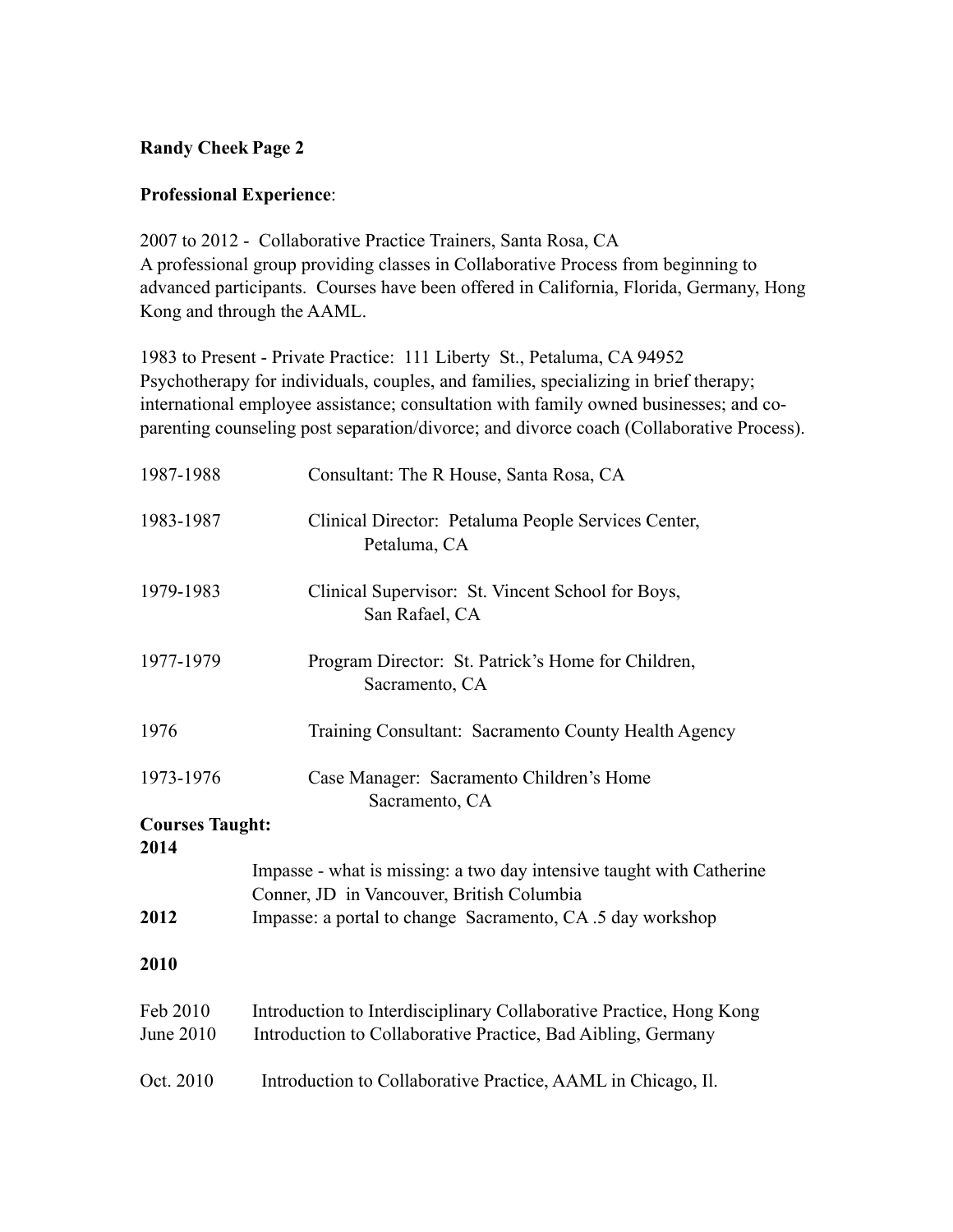# **Randy Cheek, pg.3**

# **2009**

|                      | May 15 & 16 Introduction to Interdisciplinary Collaborative Practice<br>Melbourne, Florida                                                        |
|----------------------|---------------------------------------------------------------------------------------------------------------------------------------------------|
| 2008                 |                                                                                                                                                   |
| January 26           | Introduction and overview of Collaborative Process.                                                                                               |
| March 22<br>April 19 | In depth communication skills. Observation skills. Systems theory.<br>Assessing client suitability. Role of the law.                              |
| May 17               | Creating and feeding the collaborative team. Confidentiality and privacy.                                                                         |
| June 21              | Collaborative negotiations. Negotiation theory and models. The new<br>advocacy.                                                                   |
|                      | September 20 Impasse and the end stage.                                                                                                           |
| October 25           | Case debriefing. Values, beliefs and attitudes of the Collaborative<br>practitioner. Continuing your development as a collaborative practitioner. |
|                      | February 22 -25 Introduction to Interdisciplinary Collaborative Practice, Munich,<br>Germany                                                      |
| March 8              | Introduction to Interdisciplinary Collaborative Practice, Napa, CA                                                                                |
| June $27 - 28$       | Introduction to Interdisciplinary Collaborative Practice, Fresno, CA                                                                              |
| 2007                 |                                                                                                                                                   |
| March 24             | Introduction and overview of Collaborative Process                                                                                                |
| April 21             | Collaborative Process models; step-by-step process; introduction to<br>communication skills; emotional impact of loss and grief                   |
| May 19               | In depth communication skills; observation skills; systems theory                                                                                 |
| June 16              | Assessing client suitability; confidentiality and privacy; professional<br>break-out sessions. July 21 Role of the law; practice development      |
| August 18            | Negotiation skills and models/theory; the new advocacy; further practice<br>development                                                           |
|                      | September 15 Developing Collaborative Practice teams                                                                                              |

January 16-19 Introduction to Interdisciplinary Collaborative Practice,

Munich, Germany

October 20 Impasse; emotional flooding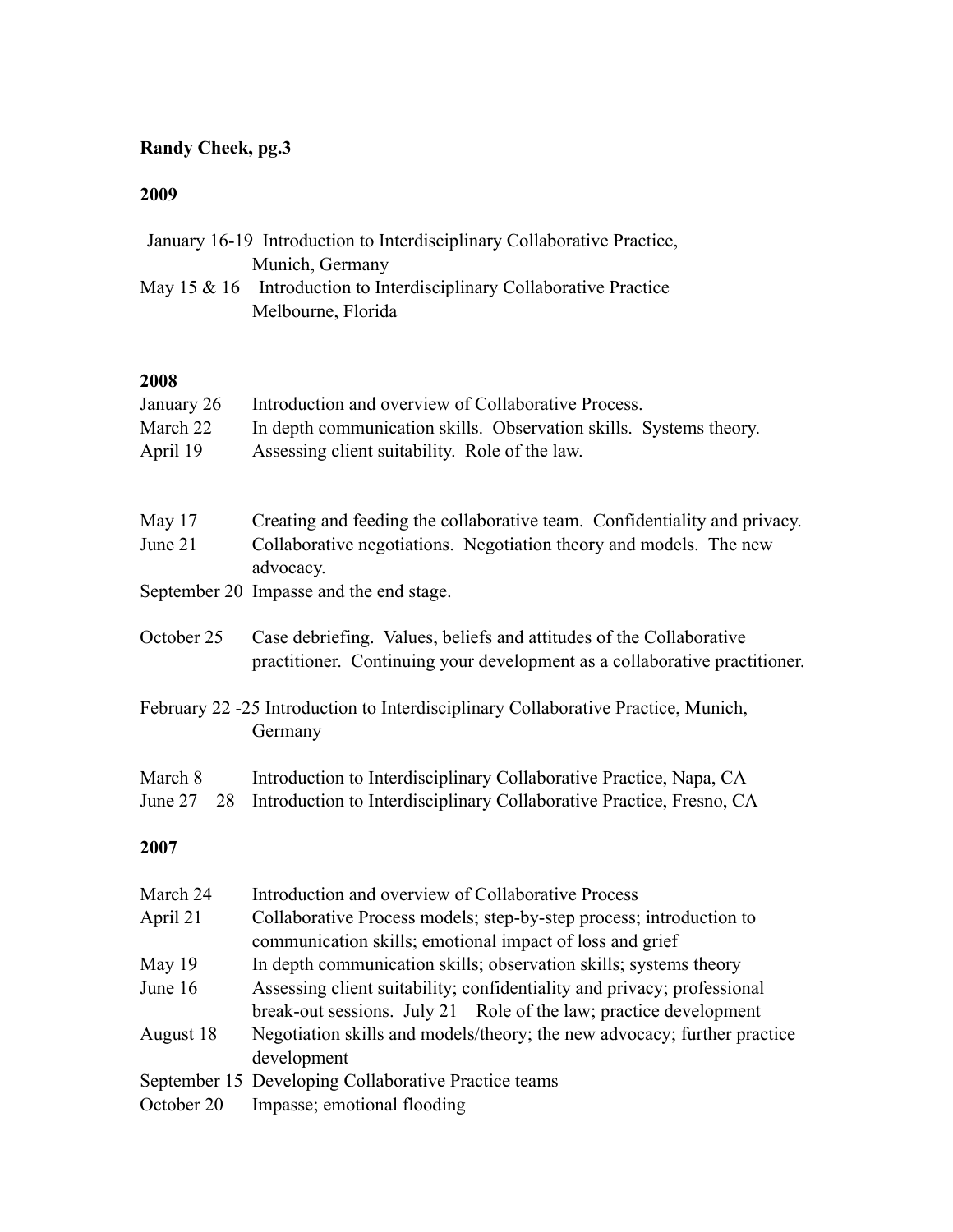## Randy Cheek Page 4

November 17 Team challenges; debriefing

- December 15 Overview of Collaborative Process; values, beliefs and attitudes, transitioning to a Collaborative Practice
- August 30 Introduction to Interdisciplinary Collaborative Practice, Munich,
- September 1 Germany
- September 28 Introduction to Collaborative Practice, Santa Barbara, CA with Margaret Anderson,JD.
- August 14 Legal Ethical Issues in Collaborative Practice, Marin, CA with Karen Hendrickson, JD.

## **Conference Presentations:**

| Oct 2013    | Dealing with Impasse in Negotiations, IACP Forum, San Antonio, TX                                                                                             |
|-------------|---------------------------------------------------------------------------------------------------------------------------------------------------------------|
| April 2012  | Asking Challenging questions, CPCal 8, Manhattan Beach, CA                                                                                                    |
| April 2010  | CPCal Celebration Team Functioning in Collaborative Practice                                                                                                  |
| June 2010   | Team Dynamic and team Communication International Collaborative                                                                                               |
|             | Conference, Bad Aibling, Germany                                                                                                                              |
| April 2009  | CPCal IV, Long Beach, CA, Feeding The Interdisciplinary Team                                                                                                  |
| April. 2008 | CPCal III, Berkeley, CA, Working with Difficult Clients in the                                                                                                |
|             | Collaborative Process, with Jeffery Kahn, PhD                                                                                                                 |
| Oct. 2007   | International Academy of Collaborative Professionals Forum,                                                                                                   |
|             | Toronto, Canada. The Application of Collaborative                                                                                                             |
|             | Practice across Jurisdictional Boundaries with Margaret                                                                                                       |
|             | Anderson, JD, Richard Sharp, BA, Moss Henry, MFT                                                                                                              |
| May 2007    | I Legal and Ethical Issues in Collaborative Practice with William<br>Andrews, JD, David Weinberg, JD, and Dawn Strachan, CPA,<br>CP Cal II, Pasadena, CA      |
| Oct. 2006   | CA. Association of Family and Conciliation Courts, Sonoma, CA<br>Introduction to Collaborative Practice with Catherine Conner, JD, and<br>Susan R. Berg, MFT. |

## **Facilitated Retreats**

2013 Collaborative Divorce Services Orange County (CA) Growing your practice 2012 Sacramento Collaborative Practice Group Working through Impasse in negotiation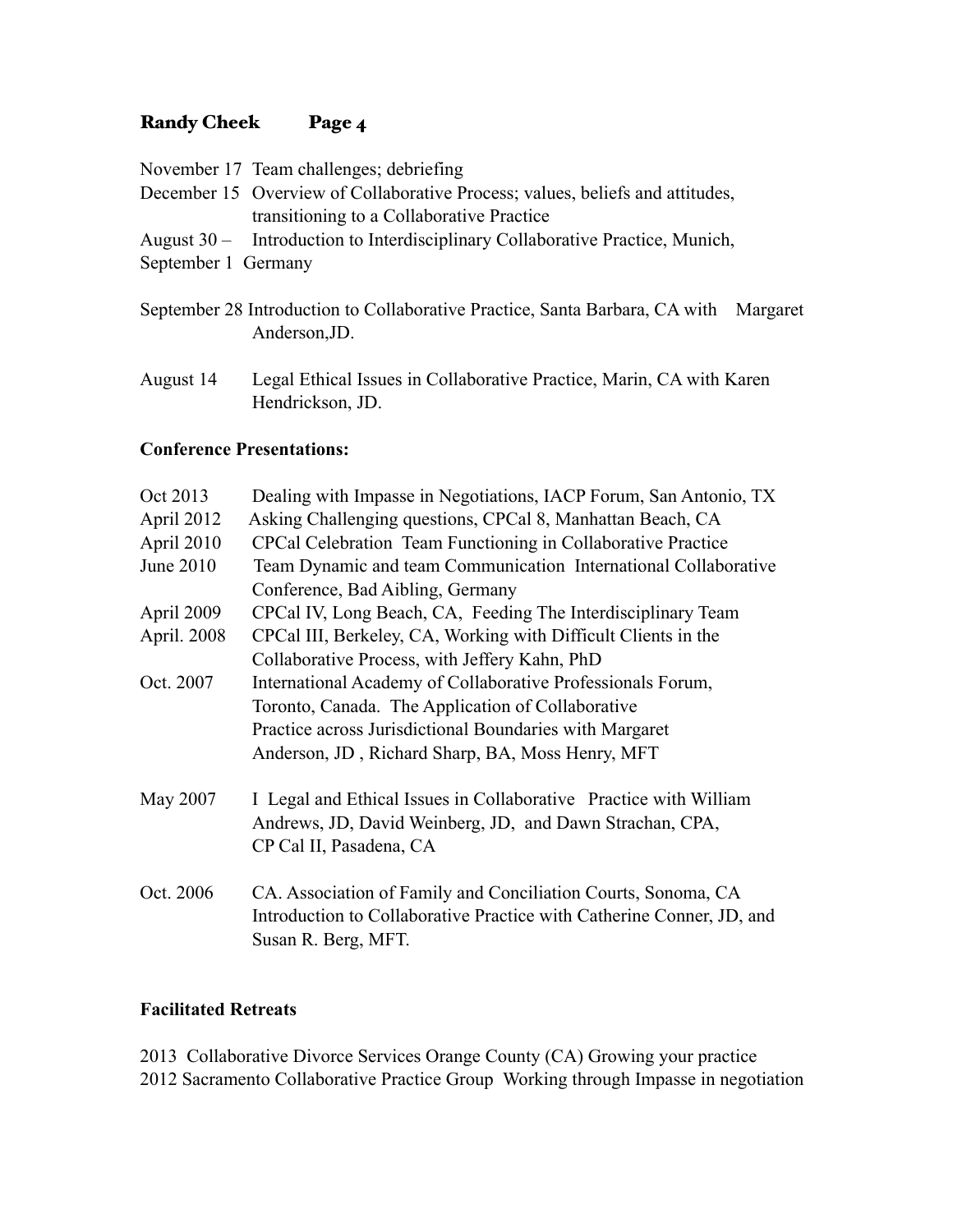## Randy Cheek, Page 5

#### **Facilitated Retreats**

2012 Collaborative and Mediation Practitioners of Santa Cruz CA. Challenging Conversations

#### **Advanced Training**:

Collaborative Process

- 2010 Gender and Power Imbalances, Gary Friedman and Catherine Conner
- 2007 Difficult Conversations, Gary Friedman and Catherine Conner
- 2007 Training of Trainers for Collaborative Professionals, Rick Shields
- 2005 Team Approaches to Collaborative Process with Cameron and Gamache
- 2005 Collaborative Approaches in Family and Probate Cases with Chip Ros

#### Mediation Training

2011 - Gender and Power Imbalances

- 2008 Mediation Intensive Training (32 hrs)
- 2007 *–* Mediation Training (32 hrs*.)* Recourse Mediation services
- 2006 Gary Friedman and Catherine Conner Difficult Conversations
- 2005 Gary Friedman The Role of the Law
- 2004 Gary Friedman Advanced Mediation Training

#### Collaborative Divorce Training

2002 - Training for Mental Health Professionals in the Collaborative Divorce process 2 day training 2003 - Introductory Collaborative Team Training - 2 day training

2004 - Collaborative Practice in Family and Probate cases - 2 day training

#### Co-Parenting Counseling

1998- Shared Parenting Support Program, Frank Leek, Ph.D.,

#### Critical Incident Stress Debriefing

1995-Critical Incident Stress Debriefing, Santa Rosa, CA,

#### Thought Field Therapy

2001-2 Thought Field Therapy training Level I and II with Robert Bray, PhD

#### International Employee Assistance

1995-International Employee Assistance Training, Family Guidance International, Toronto, Canada